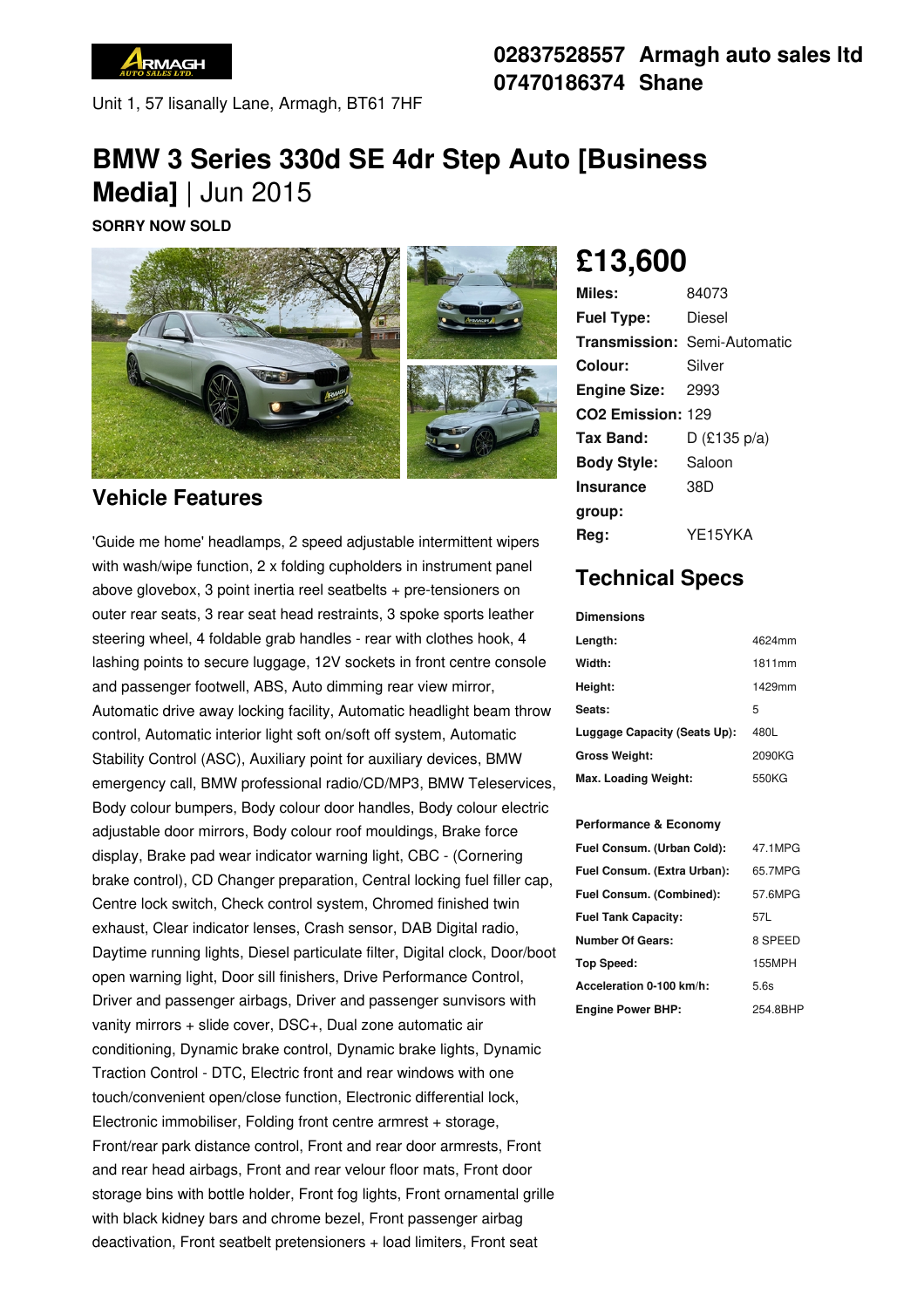side impact airbags, Glovebox light, Green tinted heat insulating glass, Heated rear window with automatic switch off, Heated windscreen washer jets, Height adjustable front headrests, Hill start assist, Indirect front interior illumination - soft-light function, Interior lights pack - 3 Series Saloon, Isofix system on outer rear seats, Key integrated remote control central locking, Leather gear knob, Leather gear selector lever handle, Leather handbrake grip, Lights on warning, Lockable glovebox, Low rolling resistance tyres, Luggage compartment lighting, Multi-function controls for steering wheel, Navigation system Business advanced, Oil temperature gauge, On board computer, On board diagnostics, Operation warning of all exterior lights, Outside temperature display, Push button starter, Rain sensor + automatic driving lights control, Reach + rake adjustable steering column, Rear centre armrest, Rear child proof door locks, Rear storage compartment in multifunction centre console with sliding cover, Remote control alarm, Run-flat tyres, Run flat tyre indicator, Seatbelt warning, Service interval indicator, Shark fin roof aerial, Sports function on gearbox with steering wheel mounted gearshift paddles, Storage compartment in rear doors, Three 3 point rear seatbelts, Toolkit located in luggage compartment, Traffic message channel (TMC), Twin horns, Tyre pressure monitor, Warning triangle and first aid kit

### **Vehicle Description**

BMW 3 SERIES 330D SE BUSINESS MEDIA STEP AUTO [4 DOOR]

2015 84,073 MILES MOT EXPIRES 14/06/23 ELECTRIC WINDOWS ELECTRIC/HEATED DOOR MIRRORS CD CHANGER DAB DIGITAL RADIO AUXILIARY INPUT BMW PROFESSIONAL RADIO/CD/MP3 SAT NAV REVERSE PARKING CAMERA DAYTIME RUNNING LIGHTS FRONT FOG LIGHTS FULL DAKOTA LEATHER INTERIOR AIR CON ISOFIX ABS/ASC/CBC DYNAMIC BRAKE CONTROL DYNAMIC TRACTION CONTROL HILL START ASSIST MULTI FUNCTION STEERING WHEEL